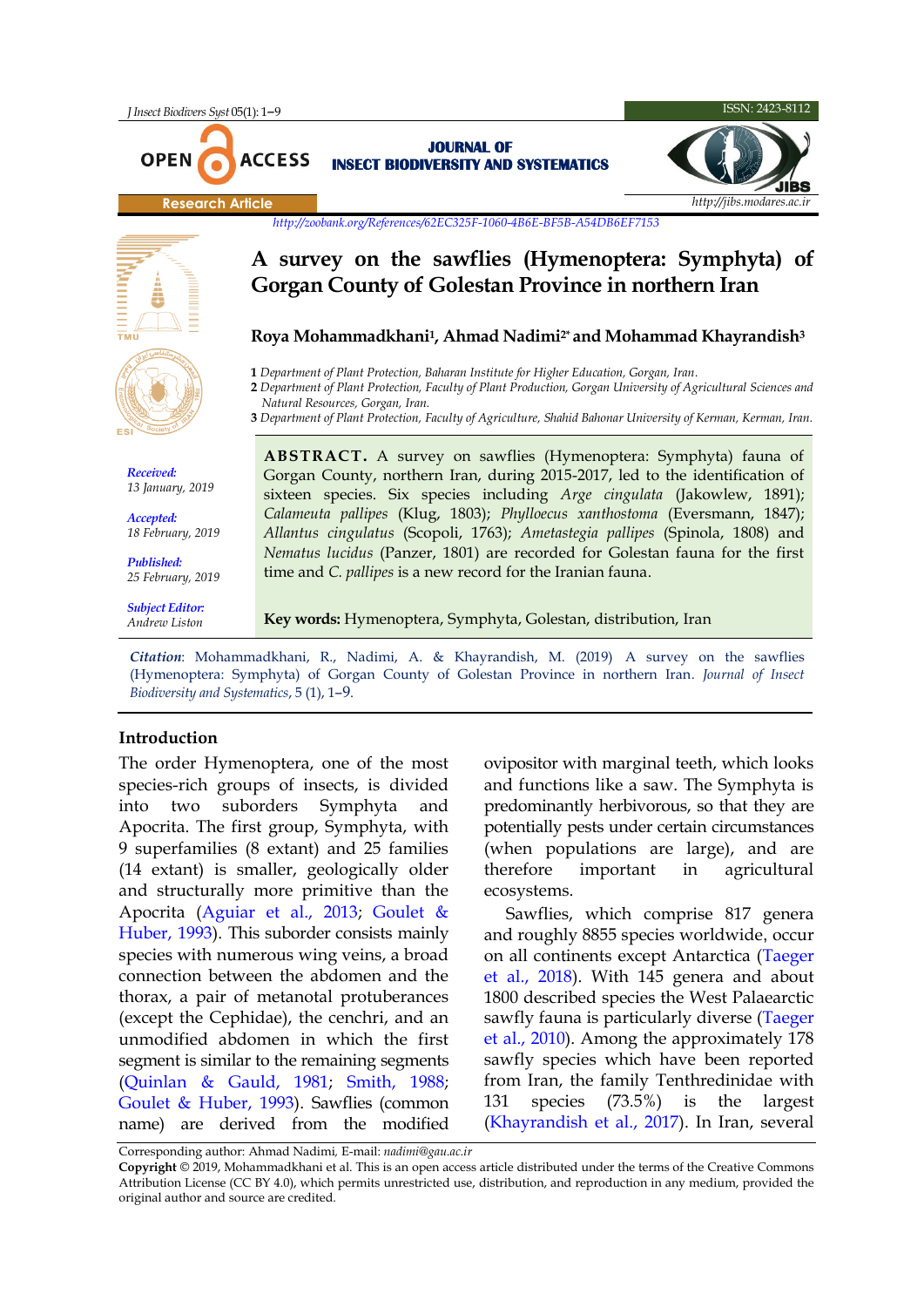sawflies have been reported on agricultural plants, like *Hoplocampa flava* (Linnaeus, 1760) and *H*. *minuta* (Christ, 1791) on plums and prunes [\(Davoudi, 1995\)](#page-6-2), *Arge ochropus* (Gmelin, 1790) on *Rosa* spp. [\(Abai, 2009\)](#page-6-3) and *Cephus pygmeus* (Linnaeus, 1767) on wheats [\(Ghadiri, 1993\)](#page-6-4), and these are potential economic pests. Gorgan County is located in the North of Iran and characterized as belonging to the Hyrcanian Zone which includes Alborz range forest steppe, Caspian-Hyrcanian mixed forest and Caspian lowland desert, with a rich flora that is supposed to

support a rich sawfly fauna. The aim of this study is to improve our knowledge on the sawfly fauna in different ecosystems in Gorgan county, Iran.

### **Material and methods**

A faunistic study of sawflies was conducted using specimens collected in the northern part of Iran, Golestan province, Gorgan County, during 2015-2017 (Fig. 1). All adult sawflies were captured during flight, in 16 Malaise traps. The position of capture locations was determined by a Global Positioning System (GPS).



**Figure 1.** Geographic map of the collected species of sawflies in the North of Iran. Red points indicate the study sites of Gorgan County of Golestan Province.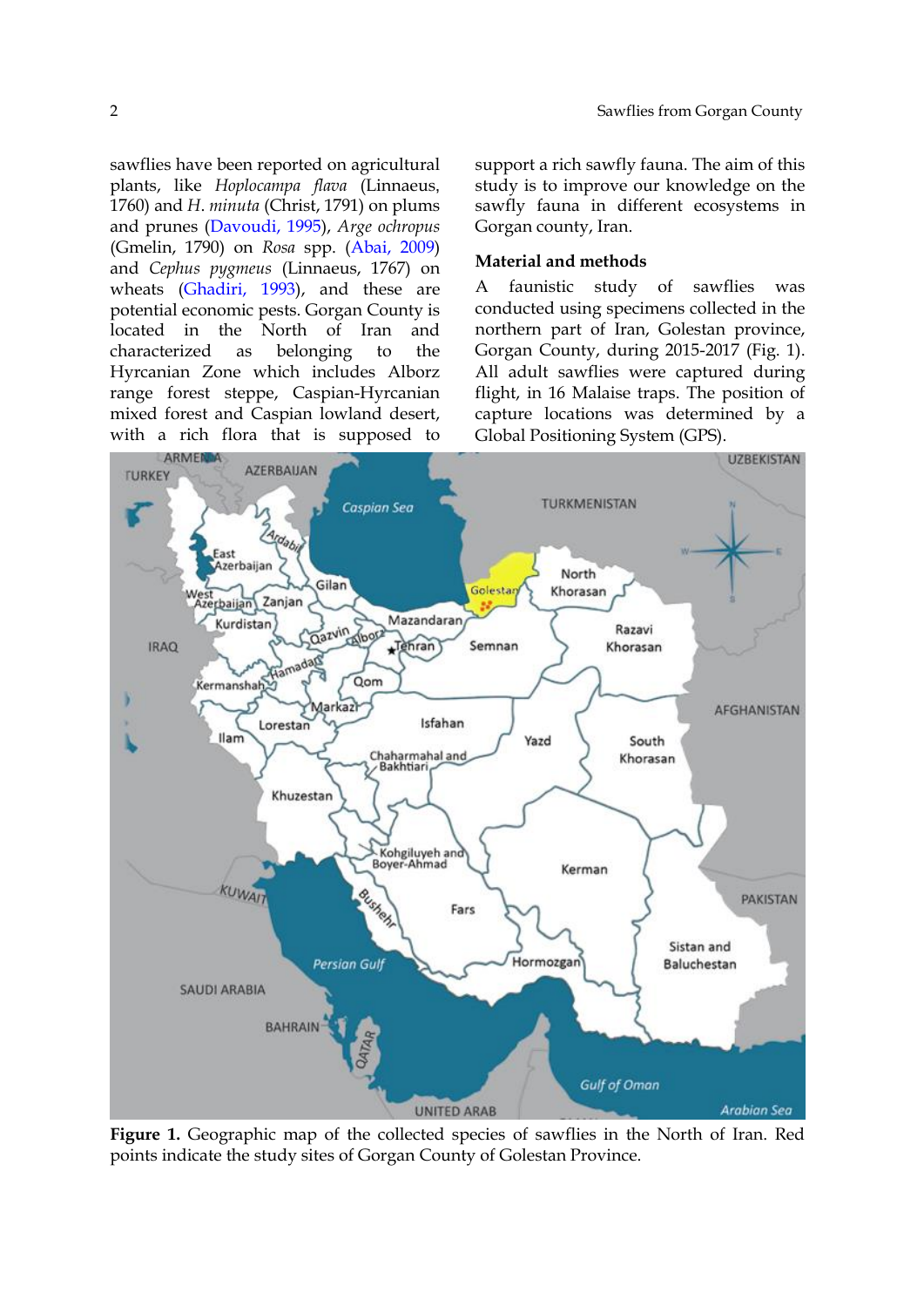Specimens from Malaise traps were preserved in 70% ethyl alcohol. The species were identified mostly using the keys of [Gussakovskij \(1935\),](#page-6-5) [Benson \(1951,](#page-6-6) [1952,](#page-6-7) [1958,](#page-6-8) [1962,](#page-6-9) [1968\),](#page-6-10) [Quinlan & Gauld \(1981\),](#page-7-0) [Zombori \(1981,](#page-7-5) [1982,](#page-7-6) [1984\)](#page-7-7) and [Zhelochovtsev & Zinovgev \(1993\).](#page-7-8) Studied specimens are deposited in the Collection of the Department of Plant Protection, Faculty of Plant Production, Gorgan University of Agricultural Sciences and Natural Resources.

# **Results**

Sixteen species were recognized in Gorgan County. *Arge cingulata* (Jakowlew, 1891); *Calameuta pallipes* (Klug, 1803); *Phylloecus xanthostoma* (Eversmann, 1847); *Allantus cingulatus* (Scopoli, 1763); *Ametastegia pallipes* (Spinola, 1808) and *Nematus lucidus* (Panzer, 1801) are recorded for Golestan fauna for the first time and *C. pallipes* is a new record for the Iranian fauna.

#### **I- Family Argidae**

### **1-** *Arge cingulata* **(Jakowlew, 1891)**

**Material examined:** (1♀), Golestan Province, Gorgan County, Hezarpich, (36°49'N, 54°23'E), 310m, 01.IV.2017, 1♀; Leg.: R. Mohammadkhani.

**Distribution in Iran:** Alborz, Gilan and Mazandaran provinces [\(Khayrandish et al.,](#page-7-4)  [2017\)](#page-7-4); Alborz, Kermanshah, Kerman and Tehran provinces [\(Khayrandish &](#page-6-11)  [Ebrahimi, 2018\)](#page-6-11); Mazandaran province [\(Khayrandish & Farahani, in press\)](#page-7-9); Golestan province (current study).

**General distribution:** East Palaearctic [\(Taeger et al., 2010\)](#page-7-3), Iran, Tajikistan, Turkestan and Uzbekistan [\(Ushinskij, 1936;](#page-7-10) [Benson, 1968\)](#page-6-10).

# **II- Family Cephidae**

#### **2-** *Calameuta pallipes* **(Klug, 1803)**

**Synonyms:** *Astatus pallipes* Klug, 1803; *Cephus phthiscus* Fabricius, 1804; *Cephus pusillus* Stephens, 1835; *Cephus immaculatus* Stephens, 1835; *Cephus cultrarius* Hartig, 1837; *Cephus pallidipes* Dalla Torre, 1894.

**Material examined:** (13), Golestan Province, Gorgan County, Shastkalateh (36°50'44"N 54°24'56"E), 242m, 24.V.2017, 1♂; Leg.: R. Mohammadkhani.

**Short description:** Total body length 8.5 mm; head black; clypeus, labrum, palps, mandibles and outer margin of gena yellow; mandible with three black teeth at apex; 20 black antennal segments, segment 4 longer than 3 and 5, distal segments somewhat longer than wide; thorax black, ventral surface of thorax yellow; leg yellow; outer surface of coxae and femur black, tarsus a little darker at apex; wing hyaline, with dark veins; abdomen black, tergite 3 and 5, tergite 2 and 4 laterally, posterior margin of tergite 6, sternite 5 and 6 and half of last sternite yellow (Fig. 2).

**Distribution in Iran:** New record for fauna of Iran.

**General distribution:** West Palaearctic [\(Taeger et al., 2010\)](#page-7-3); Austria, Belarus, Belgium, Croatia, Czech Republic, Denmark, Estonia, Finland, France, Germany, Great Britain, Greece, Hungary, Ireland, Italy, Latvia, Lithuania, Luxembourg, Netherlands, Norway, Poland, Romania, Russia, Slovakia, Slovenia, Spain, Sweden, Switzerland, Turkey and Ukraine [\(Taeger et al., 2018\)](#page-7-2).

**Host plants:** Unknown.

# **3-** *Phylloecus xanthostoma* **(Eversmann, 1847)**

**Material examined:** (2♀♀), Golestan Province, Gorgan County, Shastkalateh (36°50'44"N 54°24'56"E), 242m, 24.V.2017, 2♀♀; Leg.: R. Mohammadkhani.

**Distribution in Iran:** Alborz and Gilan provinces [\(Khayrandish et al., 2017\)](#page-7-4); Golestan province (current study).

**General distribution:** West Palaearctic [\(Taeger et al., 2010\)](#page-7-3).

**Host plants:** *Filipendula ulmaria* [\(Taeger et](#page-7-11)  [al., 1998\)](#page-7-11).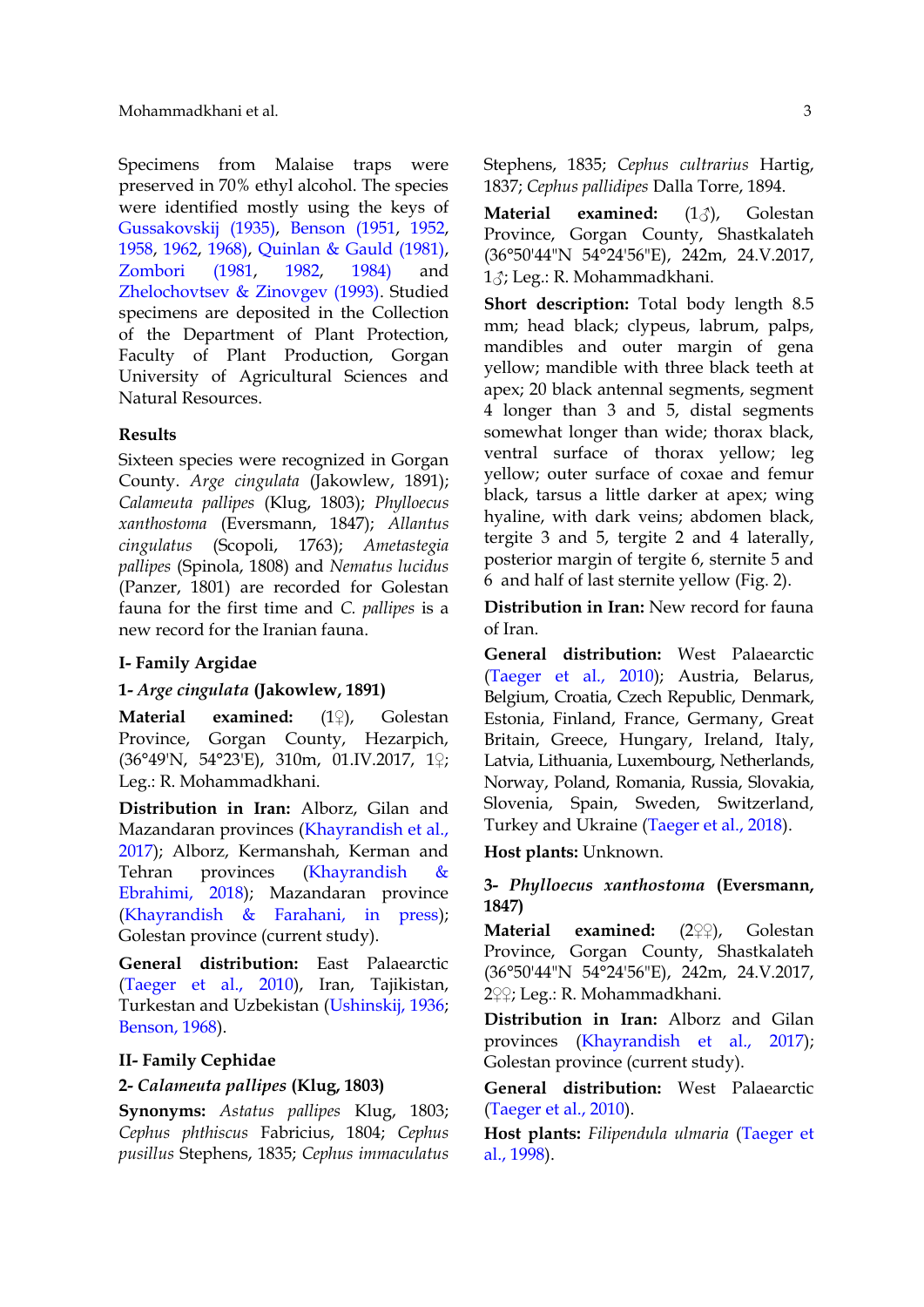

**Figure 2.** Dorsal view of *Calameuta pallipes* (Klug, 1803).

# **III- Family Tenthredinidae**

## **Subfamily Allantinae**

# **4-** *Allantus cingulatus* **(Scopoli, 1763)**

**Material examined:** (2♂♂), Golestan Province, Gorgan County, Touskestan (36°46'54"N 54°34'57"E), 1319m, 22.V.2015, 1♂, 12.VII.2015,1♂; Leg.: A. Nadimi.

**Distribution in Iran:** Gilan province [\(Khayrandish et al., 2017\)](#page-7-4); Golestan province (current study).

**General distribution:** Palaearctic [\(Taeger](#page-7-3)  [et al., 2010\)](#page-7-3).

# **5-** *Allantus didymus* **(Klug, 1818)**

**Material examined:** (4♀♀, 12♂♂), Golestan Province, Gorgan County, Touskestan

(36°46'54"N 54°34'57"E), 1319m, 18.V.2015, 1 $\delta$ , 15.VI.2015, 1 $\delta$ , 12.VIII.2015, 1 $\delta$ , 12.IX.2015,  $1\delta$ , Leg.: A. Nadimi, 11.VII.2015, 1♂, Leg.: R. Mohammadkhani; Shastkalateh (36°50'44"N 54°24'56"E), 242m, 05.VI.2015, 1♀, 27.VII.2015, 1♂, Leg.: A. Nadimi, 22.VI.2016, 1♂, 25.VII.2016, 4♂♂, 07.IX.2016, 2♀♀, 1♂, Leg.: R. Mohammadkhani; Sayedmiran, (36°47'50.47"N 54°20'19.90"E), 158m, 22.V.2015, 1♀; Leg.: A. Nadimi.

**Distribution in Iran:** Alborz, Gilan, Qazvin and Mazandaran provinces [\(Khayrandish](#page-7-4)  [et al., 2017\)](#page-7-4); Golestan and Mazandaran provinces [\(Khayrandish & Farahani, in](#page-7-9)  [press\)](#page-7-9).

**General distribution:** West Palaearctic [\(Taeger et al., 2010\)](#page-7-3).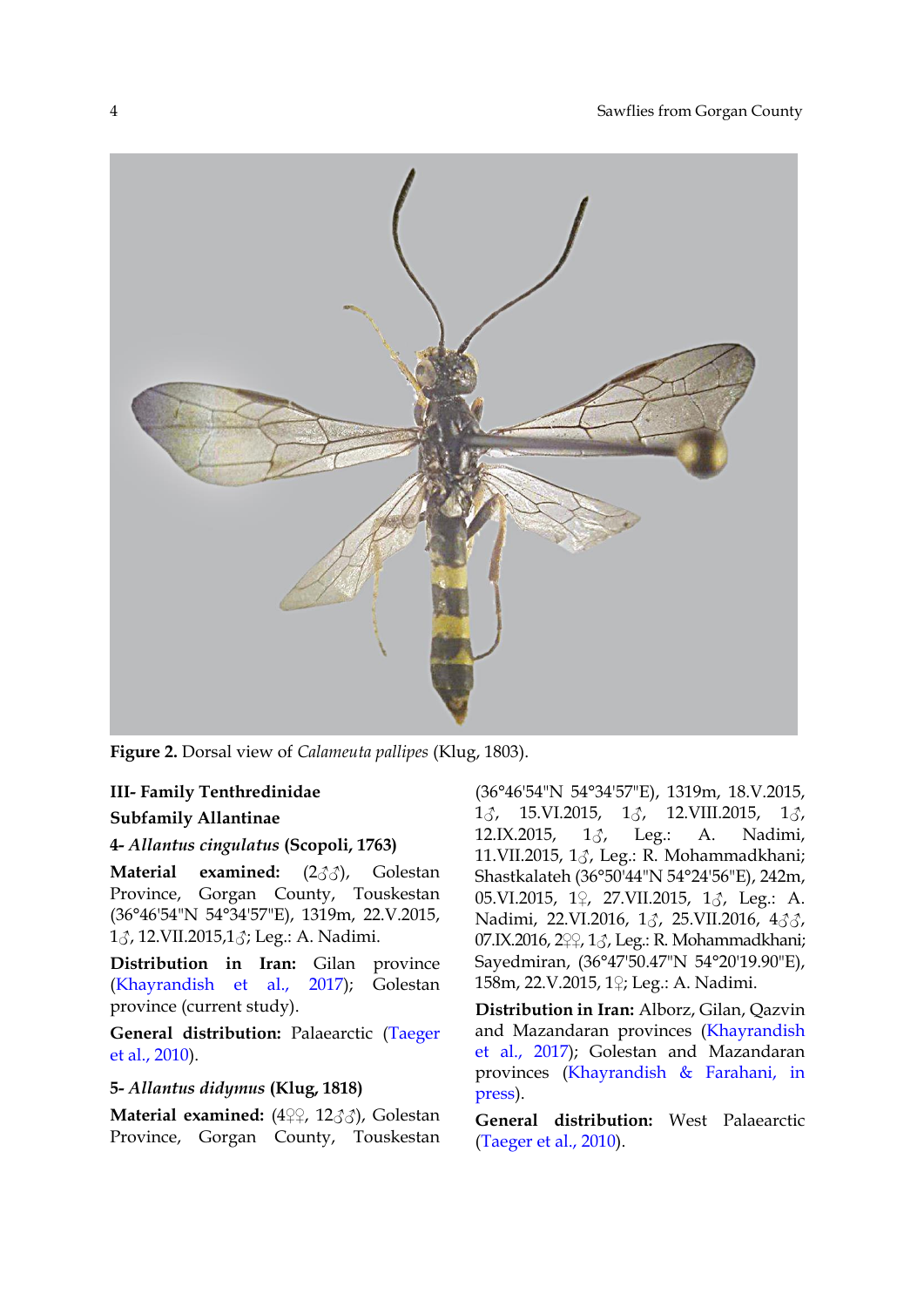# **6-** *Allantus* **(***Emphytus***)** *laticinctus* **(Serville, 1823)**

**Material examined:** (1♀, 6♂♂), Golestan Province, Gorgan County, Touskestan (36°46'54"N 54°34'57"E), 1319m, 04. VIII. 2015, 13, Leg.: A. Nadimi; 04. VIII, 2016, 1♂, Shastkalateh (36°50'44"N  $54^{\circ}24'56''$ E),  $242m$ ,  $18.V.2016$ ,  $1\frac{3}{10}$ , 18.VI.2016, 1♂, 22.VI.2016, 2♂♂, 24.VII.2016, 1♀; Leg.: R. Mohammadkhani.

**Distribution in Iran:** Gilan, Qazvin and Mazandaran provinces [\(Khayrandish et al.,](#page-7-4)  [2017\)](#page-7-4); Golestan and Mazandaran provinces [\(Khayrandish & Farahani, in press\)](#page-7-9).

**General distribution:** Palaearctic [\(Taeger](#page-7-3)  [et al., 2010\)](#page-7-3).

### **7-** *Ametastegia alabastria* **(Konow, 1898)**

**Material examined:** (4♀♀, 4♂♂), Golestan Province, Gorgan County, Touskestan (36°46'54"N 54°34'57"E), 1319m, 31.V.2015, 1♂; Sayedmiran, (36°47'50.47"N 54°20'19.90"E), 158m, 02.V.2015, 1♀, 2♂♂, 14.V.2015, 1♀, 1♂, 22.V.2015, 1♀, Leg.: A. Nadimi; Sadabad, 25.V.2017, 1♀, Leg.: R. Mohammadkhani.

**Distribution in Iran:** Gilan and Mazandaran provinces [\(Khayrandish et al., 2015,](#page-7-12) [2017\)](#page-7-4); Mazandaran province [\(Khayrandish &](#page-6-11)  [Ebrahimi, 2018\)](#page-6-11); Golestan and Mazandaran provinces [\(Khayrandish & Farahani, in press\)](#page-7-9).

**General distribution:** West Palaearctic [\(Taeger et al., 2010\)](#page-7-3).

#### **8-** *Ametastegia pallipes* **(Spinola, 1808)**

**Material examined:** (13), Golestan Province, Gorgan County, Touskestan (36°46'54"N 54°34'57"E), 1319m, 18.V.2015,  $1\delta$ ; Leg.: A. Nadimi.

**Distribution in Iran:** Iran without locality details [\(Benson, 1968;](#page-6-10) [Lacourt, 1999\)](#page-7-13), Gilan province [\(Khayrandish et al., 2015,](#page-7-12) [2017\)](#page-7-4); Golestan province (current study).

**General distribution:** Palaearctic, Nearctic [\(Taeger et al., 2010\)](#page-7-3).

# **9-** *Ametastegia persica* **Khayrandish, Talebi & Blank, 2015**

**Material examined:** (2♀♀, 4♂♂), Golestan Province, Gorgan County, Touskestan (36°46'54"N 54°34'57"E), 1319m, 14.V.2015, 1♀, 18.V.2015, 3♂♂, 15.VI.2015, 1♀, 1♂; Leg.: A. Nadimi.

**Distribution in Iran:** Gilan and Mazandaran provinces [\(Khayrandish et al.,](#page-7-12)  [2015,](#page-7-12) [2017;](#page-7-4) [Khayrandish & Ebrahimi, 2018\)](#page-6-11); Golestan and Mazandaran provinces [\(Khayrandish & Farahani, in press\)](#page-7-9).

**General distribution:** Iran [\(Khayrandish et](#page-7-12)  [al., 2015\)](#page-7-12).

# **10-** *Athalia cordata* **Serville, 1823**

**Material examined:** (2♀♀), Golestan Province, Gorgan County, Touskestan (36°46'54"N 54°34'57"E), 1319m, 12.IX.2015, 2♀♀; Leg.: A. Nadimi.

**Distribution in Iran:** East Azerbaijan, Gilan and Mazandaran provinces [\(Khayrandish et al., 2017\)](#page-7-4); East Azerbaijan, Kerman, Mazandaran and West Azerbaijan provinces [\(Khayrandish & Ebrahimi, 2018\)](#page-6-11); Golestan and Mazandaran provinces [\(Khayrandish & Farahani, in press\)](#page-7-9).

**General distribution:** West Palaearctic [\(Taeger et al., 2010\)](#page-7-3).

#### **Subfamily Nematinae**

#### **11-** *Cladius pectinicornis* **(Geoffroy, 1785)**

**Material examined:** (3♂♂), Golestan Province, Gorgan County, Touskestan (36°46'54"N 54°34'57"E), 1319m, 30.VI.2015, 2♂♂, 01.IX.2015, 1♂; Leg.: A. Nadimi.

**Distribution in Iran:** Northern Iran [\(Benson, 1968\)](#page-6-10); Alborz, Qazvin, Gilan and Mazandaran provinces [\(Khayrandish et al.,](#page-7-4)  [2017\)](#page-7-4); Gilan and Golestan provinces [\(Khayrandish & Ebrahimi, 2018\)](#page-6-11); Golestan and Mazandaran provinces [\(Khayrandish](#page-7-9)  [& Farahani, in press\)](#page-7-9).

**General distribution:** Palaearctic, Nearctic, Oriental [\(Taeger et al., 2010\)](#page-7-3).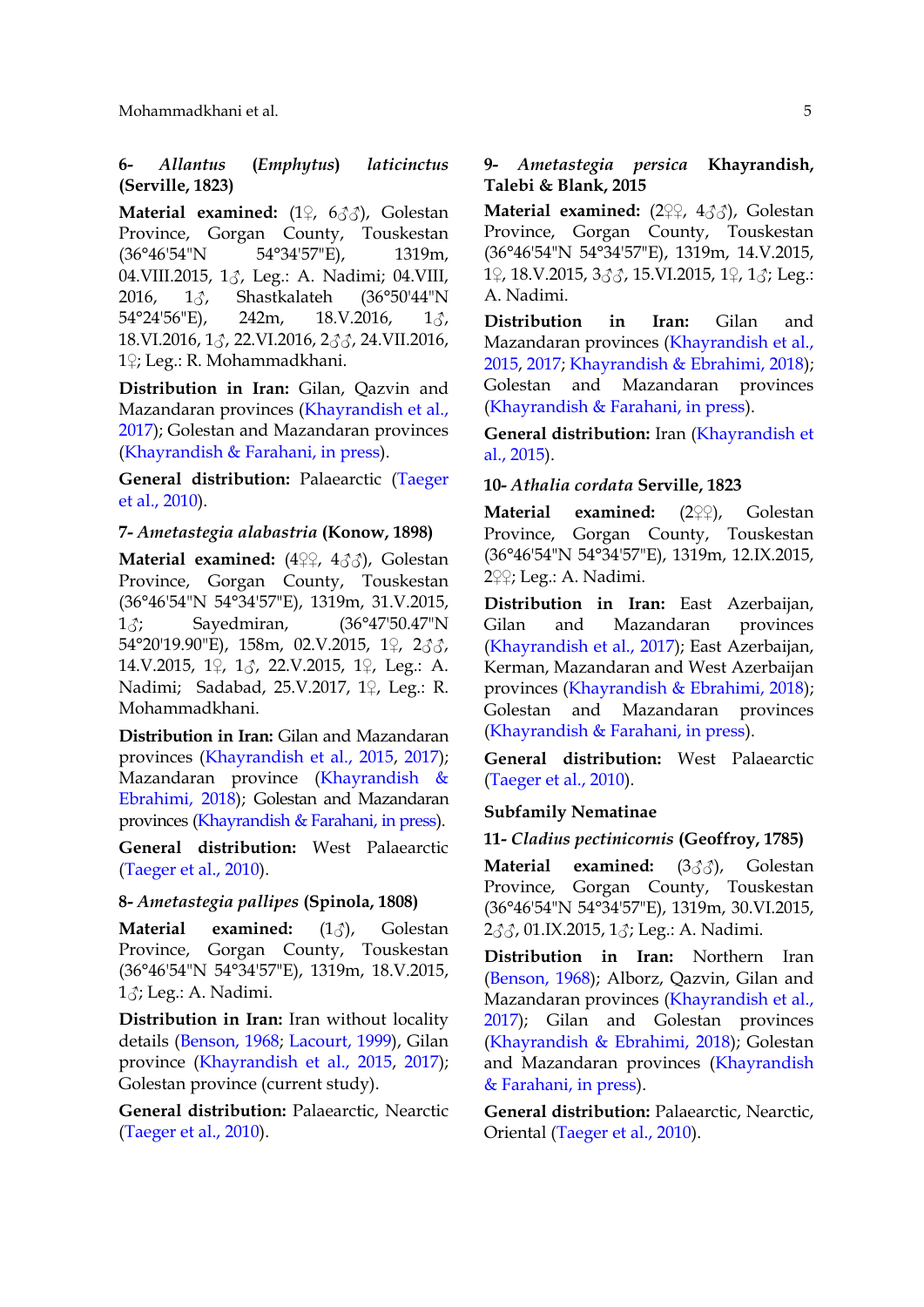## **12-** *Nematus lucidus* **(Panzer, 1801)**

**Material examined:** (1♀), Golestan Province, Gorgan County, Shastkalateh (36°50'44"N 54°24'56"E), 242m, 07.VI.2015, 1♀; Leg.: A. Nadimi.

**Distribution in Iran:** Mazandaran province [\(Khayrandish et al., 2017\)](#page-7-4); Golestan province (current study).

**General distribution:** Palaearctic [\(Taeger](#page-7-3)  [et al., 2010\)](#page-7-3).

# **13-** *Stauronematus platycerus* **(Hartig, 1840)**

**Material examined:** (1♀), Golestan Province, Gorgan County, Shastkalateh (36°50'44"N 54°24'56"E), 242m, 27.VII.2015, 1♀; Leg.: A. Nadimi.

**Distribution in Iran:** Alborz, Gilan, Golestan, Isfahan, Markazi, Mazandaran and Tehran provinces [\(Khayrandish et al.,](#page-7-4)  [2017\)](#page-7-4); Mazandaran province [\(Khayrandish & Ebrahimi, 2018\)](#page-6-11); Golestan and Mazandaran provinces [\(Khayrandish](#page-7-9)  [& Farahani, in press\)](#page-7-9).

**General distribution:** Palaearctic [\(Taeger](#page-7-3)  [et al., 2010\)](#page-7-3).

# **Subfamily Tenthredininae**

### **14-** *Macrophya blanda* **(Fabricius, 1775)**

**Material examined:** (4♀♀), Golestan Province, Gorgan County, Shastkalateh (36°50'44"N 54°24'56"E), 242m, 05.V.2015, 1♀, Leg.: A. Nadimi, 24.V.2016, 1♀, Leg.: R. Mohammadkhani; Sayedmiran, (36°47' 50.47"N 54°20'19.90"E), 158m, 22.V.2015, 1♀, 21.VI.2015, 1♀, Leg.: A. Nadimi.

**Distribution in Iran:** Northern Iran [\(Lacourt, 1999\)](#page-7-13); Alborz, Gilan, Mazandaran and Qazvin provinces [\(Khayrandish et al.,](#page-7-4)  [2017\)](#page-7-4); Khuzestan and Mazandaran provinces [\(Khayrandish & Ebrahimi, 2018\)](#page-6-11); Golestan and Mazandaran provinces [\(Khayrandish & Farahani, in press\)](#page-7-9).

**General distribution:** Palaearctic [\(Taeger](#page-7-3)  [et al., 2010\)](#page-7-3).

**Host plants:** *Potentilla reptans* [\(Chevin,](#page-6-12)  [2002\)](#page-6-12); *Rubus caesius*, *R. fruticosus* agg. [\(Macek 2012\)](#page-7-14).

### **15-** *Tenthredo distinguenda* **(Stein, 1885)**

**Material examined:** (5♀♀), Golestan Province, Gorgan County, Shastkalateh (36°50'44"N 54°24'56"E), 242m, 27.IV.2015, 1♀, Leg.: R. Mohammadkhani; Sayedmiran, (36°47'50.47"N 54°20'19.90"E), 158m, 14.V.2015, 4♀♀; Leg.: A. Nadimi.

**Distribution in Iran:** Northern Iran [\(Lacourt, 1999\)](#page-7-13) and Gilan province [\(Khayrandish et al., 2017\)](#page-7-4); East Azerbaijan province [\(Khayrandish & Ebrahimi, 2018\)](#page-6-11); Golestan and Mazandaran provinces [\(Khayrandish & Farahani, in press\)](#page-7-9).

**General distribution:** West Palaearctic [\(Taeger et al., 2010\)](#page-7-3).

### **16-** *Tenthredopsis ornata* **(Serville, 1823)**

**Material examined:** (2♀♀, 10♂♂), Golestan Province, Gorgan County, Touskestan (36°46'54"N 54°34'57"E), 1319m, 14.V.2015,  $1\text{J}$ , 18.V.2015,  $1\text{J}$ , 22.V.2015,  $1\text{J}$ , Leg.: A. Nadimi, 14.V.2016, 2♂♂, Leg.: R. Mohammadkhani; Chaharbagh, (36°35'59" N 54°30'00"E), 1322m, 24.IV.2015, 333, 14.V.2015, 1♂, 28.V.2015, 1♂, 07.VI.2015, 2♀♀, Leg.: A. Nadimi.

**Distribution in Iran:** Iran without locality details [\(Lacourt, 1999\)](#page-7-13); Alborz, Gilan, Golestan and Mazandaran provinces [\(Khayrandish et al., 2017\)](#page-7-4); East Azerbaijan and Golestan provinces [\(Khayrandish &](#page-6-11)  [Ebrahimi, 2018\)](#page-6-11); Golestan and Mazandaran provinces [\(Khayrandish & Farahani, in](#page-7-9)  [press\)](#page-7-9).

**General distribution:** West Palaearctic [\(Taeger et al., 2010\)](#page-7-3).

# **Discussion**

According to previous studies 44 species of Symphyta (4 species of Argidae, 4 species of Cephidae, 1 species of Siricidae and 35 species of Tenthredinidae) have been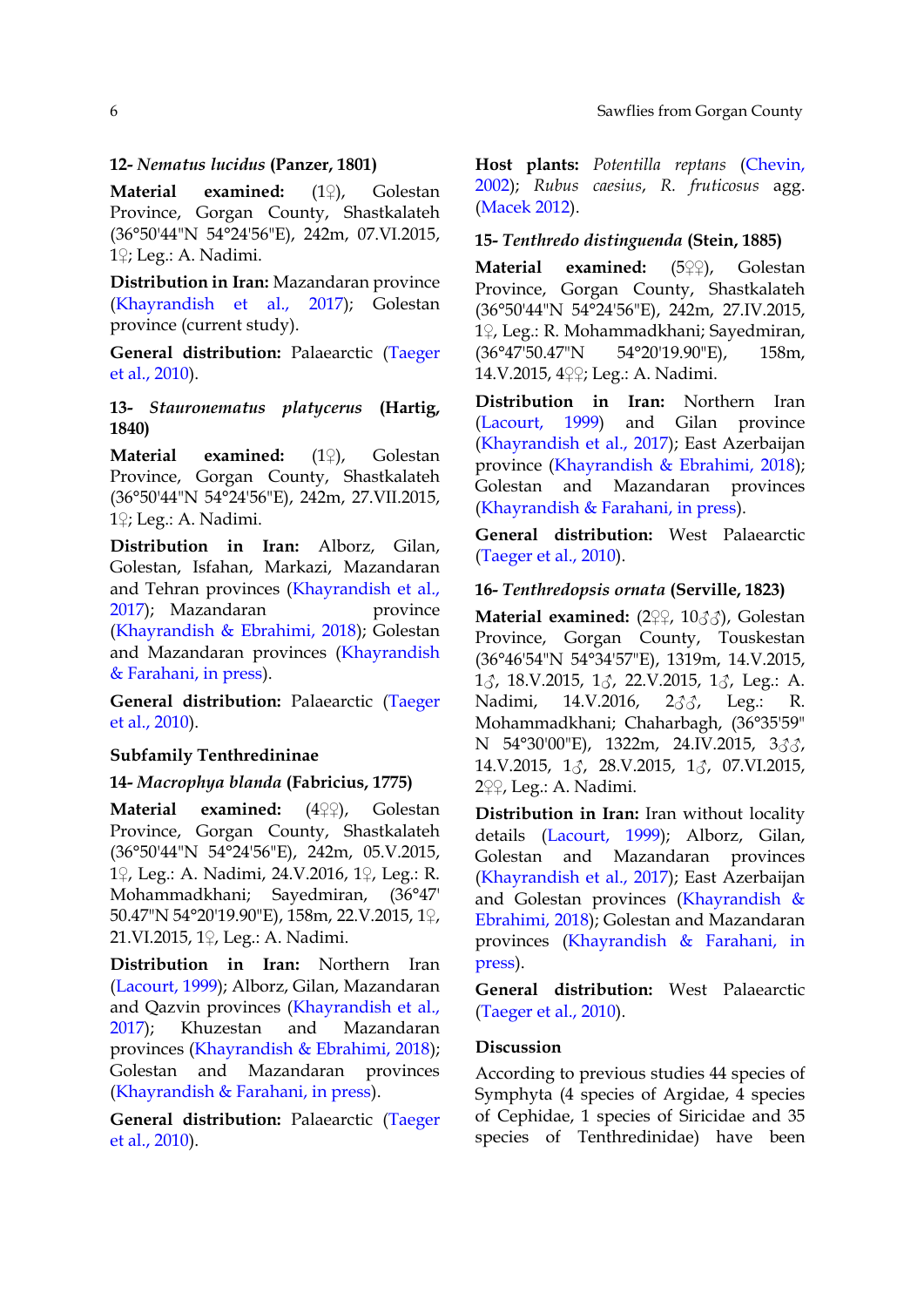reported from Golestan province to now [\(Khayrandish et al., 2017,](#page-7-4) [Khayrandish &](#page-6-11)  [Ebrahimi, 2018,](#page-6-11) [Khayrandish & Farahani,](#page-7-9)  [in press\)](#page-7-9). At the moment with the 6 new records, Golestan province has the highest species richness with 50 species after Mazandaran and Gilan provinces with 80 and 79 species respectively. The present study also increased the total number of Symphyta species in Iran to 189 [\(Khayrandish et al., 2017,](#page-7-4) [Khayrandish &](#page-6-11)  [Ebrahimi, 2018,](#page-6-11) [Khayrandish & Nadimi,](#page-7-15)  [2018;](#page-7-15) [Khayrandish & Farahani, in press\)](#page-7-9).

Tenthredinidae are the most abundant in Golestan province with 38 species number (76.92%), and Cephidae, Argidae and Siricidae with 6 (11.54%), 5 (9.61%) and 1 (1.93%) species respectively.

Faunal composition of Iranian Symphyta show that Gilan, Mazandaran and Alborz provinces with 39, 36, 21 similar species, respectively, have high similarity with Golestan province [\(Khayrandish et al.,](#page-7-4)  [2017,](#page-7-4) [Khayrandish & Ebrahimi, 2018,](#page-6-11) [Khayrandish & Farahani, in press\)](#page-7-9). Also, an overview of Symphyta fauna of neighboring countries showed that Russia and Turkey, with 37 and 26 similar species respectively, have most similar species compositions with Golestan province [\(Taeger et al., 2018\)](#page-7-2).

#### **Acknowledgments**

We thank Pardis Aghadokht for helping and accompanying in sampling trips.

### **Conflict of Interests**

The authors declare that there is no conflict of interest regarding the publication of this paper.

#### **References**

- <span id="page-6-3"></span>Abai, M. (2009) *List of pests of forest trees and shrubs of Iran*. Iranian Research Institute of Plant Protection, Tehran. 150 pp.
- <span id="page-6-0"></span>Aguiar, A., Deans, A.R., Engel, M.S., Forshage, M., Huber, J.T., Jennings, J.T., Johnson,

N.F., Lelej, A.S., Longino, T., Lohrmann, T., Miko, I., Ohl, M., Rasmussen, C., Taeger, A. & Yu, D.S.K. (2013) Order Hymenoptera. *Zootaxa*, 3703(1), 51–62. [http://dx.doi.org/10.11646/zootaxa.3703.1.1](http://dx.doi.org/10.11646/zootaxa.3703.1.12)2

- <span id="page-6-6"></span>Benson, R.B. (1951) Hymenoptera, Symphyta. Handbooks for the Identification of British Insects, 6(2a), 1–49.
- <span id="page-6-7"></span>Benson, R.B. (1952) Hymenoptera, Symphyta. Handbooks for the Identification of British Insects, 6(2b), 51–137.
- <span id="page-6-8"></span>Benson, R.B. (1958) Hymenoptera, Symphyta. Handbooks for the Identification of British Insects,  $6(2c)$ ,  $139-252 + [6]$  pp.
- <span id="page-6-9"></span>Benson, R.B. (1962) A revision of the Athaliini (Hymenoptera: Symphyta). *Bulletin of the British Museum (Natural History). Entomology series*, 11, 333–382.
- <span id="page-6-10"></span>Benson, R.B. (1968) Hymenoptera from Turkey, Symphyta. *Bulletin of the British Museum (Natural History)*. *Entomology series*, 22(4), 111–207.

<https://doi.org/10.5962/bhl.part.9952>

- <span id="page-6-12"></span>Chevin, H. (2002) Biologie et description de la larve de *Macrophya blanda* (Hymenoptera, Symphyta, Tenthredinidae). *Bulletin des Naturalistes des Yvelines*, 29(4), 66–69.
- <span id="page-6-2"></span>Davoudi, Z. (1995) A study of the bioecology of plum sawfly (Hoplocampa flava) on the outskirts of Karadj City. *Applied Entomology and Phytopathology*, 62(4–6), Ar13–27.
- <span id="page-6-4"></span>Ghadiri, V. (1993) Surveying of infestation and damage of cereal sawfly (*Cephus pygmaeus* L.) in various cultivars of wheat and barley. *Journal of the Entomological Society of Iran*, 12–13, 4–5.
- <span id="page-6-1"></span>Goulet, H., & Huber, J.T. (1993) *Hymenoptera of the world: an identification guide to families*. Research Branch, Agriculture Canada, Center for Land and Biological Resources Research, Ottawa, Ontario, Canada, 680 pp.
- <span id="page-6-5"></span>Gussakovskij, V.V. (1935) Insectes Hyménoptères, Chalastrogastra 1. Fauna SSSR, 2(1), 1–453.
- <span id="page-6-11"></span>Khayrandish, M. & Ebrahimi, E. (2018) Sawflies (Hymenoptera: Symphyta) of Hayk Mirzayans Insect Museum with for new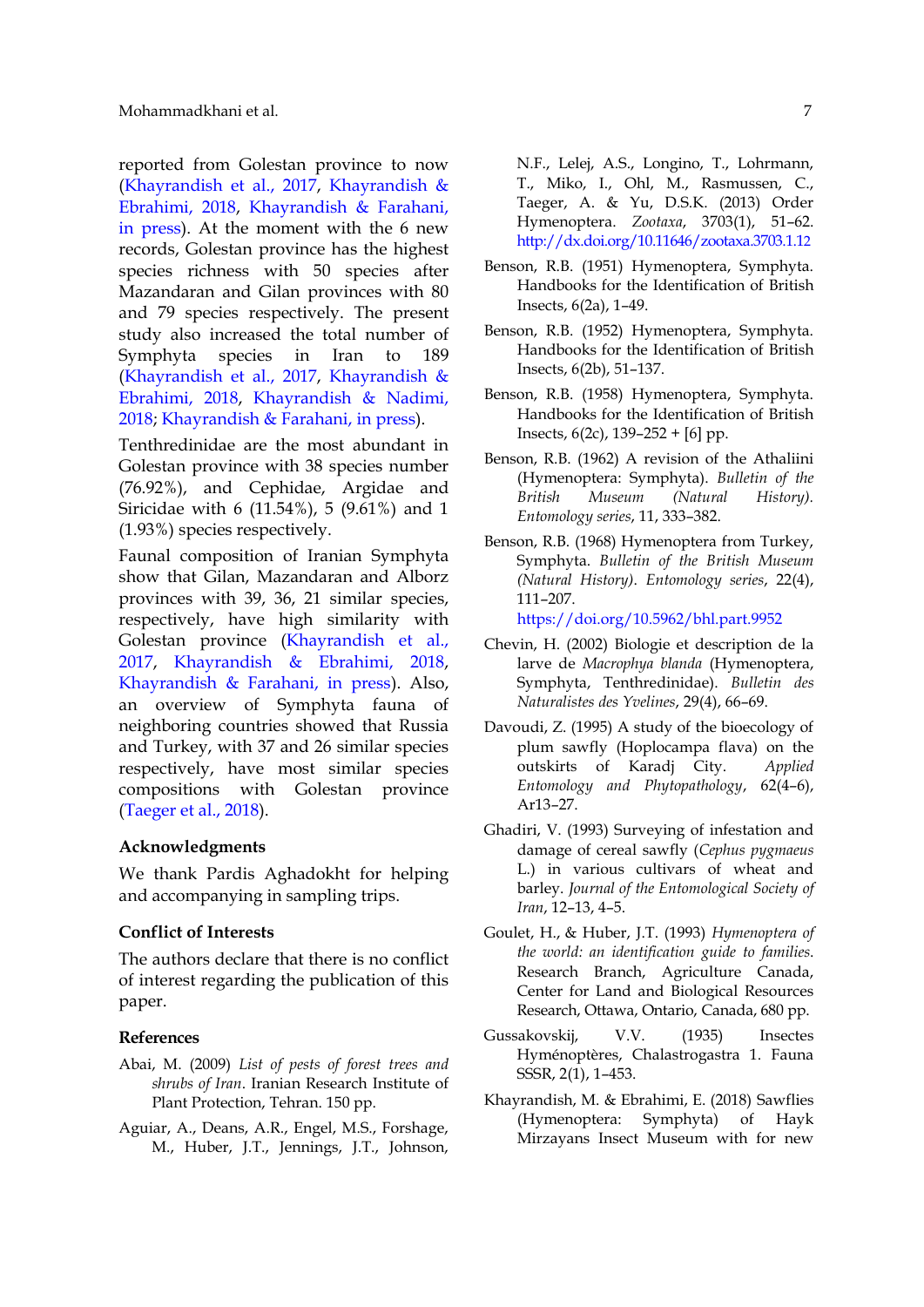records for the fauna of Iran. *Journa of Entomological Society of Iran*, 37(4), 381–404. <https://doi.org/10.22117/jesi.2018.115354>

- <span id="page-7-9"></span>Khayrandish, M. & Farahani, S. (in press) New addition to sawflies (Hymenoptera: Symphyta) from Hyrcanian forests in northern Iran. *Journal of Agricultural Science and Technology*.
- <span id="page-7-15"></span>Khayrandish, M. & Nadimi, A. (2018) Sawflies from Zanjan Province, with the first report of *Dolerus murcius* Konow, 1895 (Hymenoptera: Tenthredinidae: Selandriinae) for Iran. *Journal of Insect Biodiversity and Systematics*, 4(4), 253–259.
- <span id="page-7-12"></span>Khayrandish, M., Talebi, A.A., Blank, S.M. & Fathipour, Y. (2015) Study on the genus *Ametastegia* Costa (Hymenoptera: Tenthredinidae) in northern Iran with the description of a new species. *Journal of Insects Biodiversity and Systematics*, 1(1), 17– 32.
- <span id="page-7-4"></span>Khayrandish, M., Talebi, A.A., & Blank, S.M. (2017) Checklist of sawflies (Hymenoptera: Symphyta) from Iran. *Journal of Insects Biodiversity and Systematics*, 3(3), 165–227.
- <span id="page-7-13"></span>Lacourt, J. (1999) Répertoire des Tenthredinidae ouest-paléarctiques (Hymenoptera: Symphyta). *Mémoires de la SEF*, 3, 1–432.
- <span id="page-7-14"></span>Macek, J. (2012) About *Macrophya parvula* and larvae of several Central European *Macrophya* (Hymenoptera: Tenthredinidae). *Zootaxa*, 3487, 65–76.
- <span id="page-7-0"></span>Quinlan, J. & Gauld, I.D. (1981) Hymenoptera (Symphyta), (except Tenthredinidae). In Royal Entomological Society of London, Handbooks for the Idetification of British Insects, 6(2a), 1–67.
- <span id="page-7-1"></span>Smith, D.R. (1988) A synopsis of the sawflies (Hymenoptera: Symphyta) of America south of the United States: introduction, Xyelidae, Pamphiliidae, Cimbicidae, Diprionidae, Xiphydriidae, Siricidae, Orussidae, Cephidae. *Systematic Entomology*, 13, 205–261. [https://doi.org/10.1111/j.1365-3113.1988.](https://doi.org/10.1111/j.1365-3113.1988.%20tb00242.x)  [tb00242.x](https://doi.org/10.1111/j.1365-3113.1988.%20tb00242.x)
- <span id="page-7-11"></span>Taeger, A., Altenhofer, E., Blank, S. M., Jansen, E., Kraus, M., Pschorn-Walcher, H. &

Ritzau, C. (1998) Kommentare zur Biologie, Verbreitung und Gefährdung der Pflanzenwespen Deutschlands (Hymenoptera: Symphyta). In: Taeger, A. & Blank, S.M. (eds.), *Pflanzenwespen Deutschlands (Hymenoptera: Symphyta)*. Kommentierte Bestandsaufnahme. Goecke & Evers, Keltern, pp, 49–135.

- <span id="page-7-2"></span>Taeger, A., Liston, A.D., Prous, M., Groll, E.K., Gehroldt, T. & Blank S.M. (2018) ECatSym – Electronic World Catalog of Symphyta (Insecta, Hymenoptera). Program version 5.0 (19.12.2018), data version 40 (23.09. 2018). – Senckenberg Deutsches Entomologisches Institut (SDEI), Müncheberg. Available from: <https://sdei.de/ecatsym/> [Accessed: 26 December 2018].
- <span id="page-7-3"></span>Taeger, A., Blank, S.M. & Liston, A.D. (2010) World Catalog of Symphyta (Hymenoptera). *Zootaxa*, 2580, 1–1064. <https://doi.org/10.11646/zootaxa.2580.1.1>
- <span id="page-7-10"></span>Ushinskij, A.V. (1936) Materialy k faune Tenthredinodea Turkmenskoj SSR. Byulleten turkmenskoy zoologicheskoy stantsii, Ashkhabad and Baku, 1, 103–115.
- <span id="page-7-8"></span>Zhelochovtsev, A.N. & Zinovjev, A.G. (1993 [1988]) Hymenoptera Part VI Symphyta. [Translation of the book from 1988]. In: Medvedev, G.S. (ed.): *Keys to the Insects of the European Part of the USSR. [Opredelitel' Nasekomykh Evropeiskoi Chasti SSSR, Tom III, Pereponchatokrylye, Shestaia Chast']*. Amerind Publ. Co. Pvt. Ltd., New Delhi, pp, 1–387.
- <span id="page-7-5"></span>Zombori, L. (1981) The European genera of Selandriinae and Dolerinae (Hymenoptera: Symphyta: Tenthredinidae). *Acta Zoologica Academiae Scientiarum Hungaricae*, 27(3–4), 443–450.
- <span id="page-7-6"></span>Zombori, L. (1982) The European genera of Tenthredininae (Hymenoptera: Symphyta: Tenthredinidae). *Acta Zoologica Academiae Scientiarum Hungaricae*, 28(3–4), 455–460.
- <span id="page-7-7"></span>Zombori, L. (1984) The European genera of Nematinae (Hymenoptera: Symphyta: Tenthredinidae). *Acta Zoologica Hungariae*, 30(3–4), 545–550.